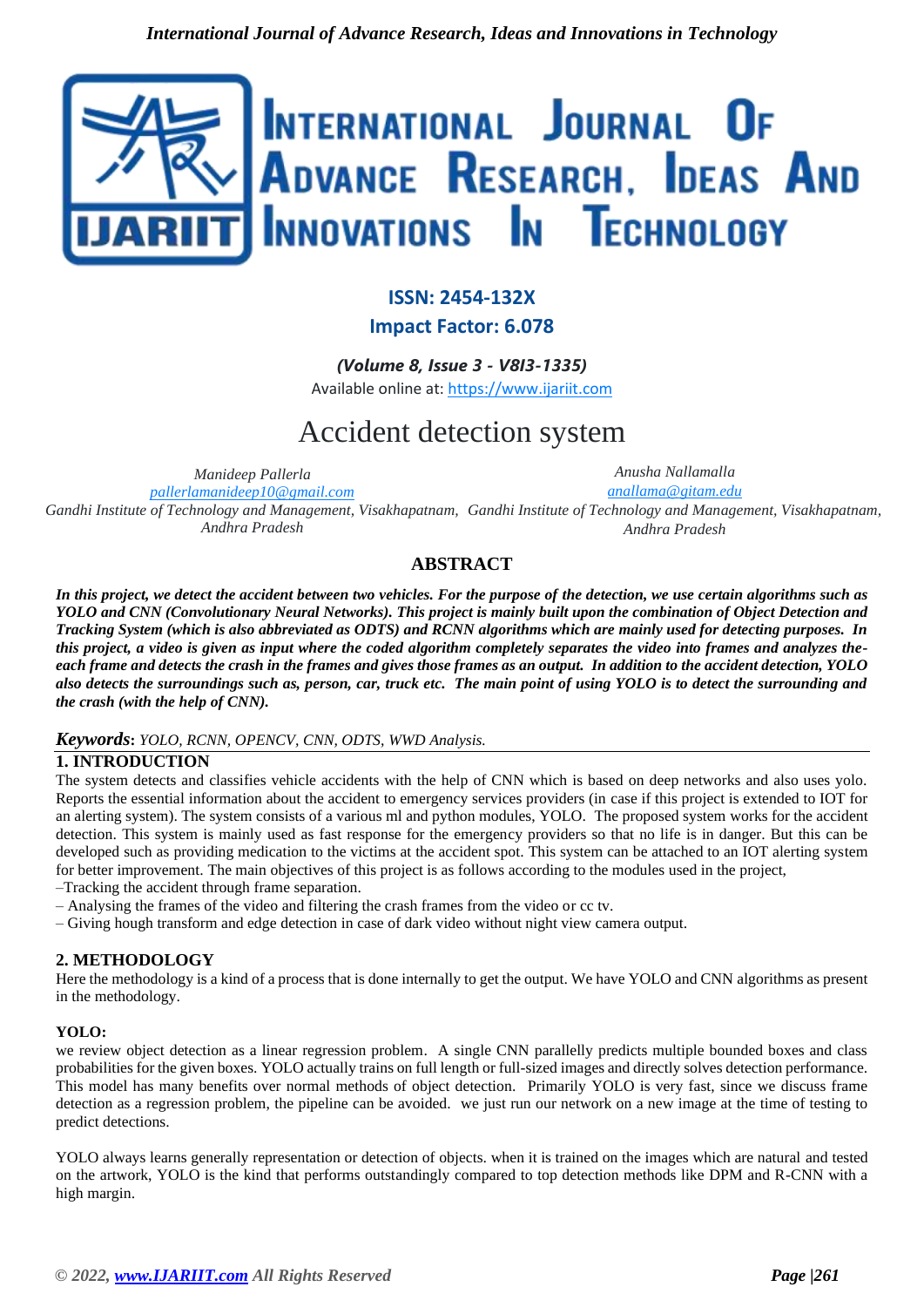

#### **R-CNN:**

The model of R-CNN firstly selects several regions which are proposed from an image or a picture, and then they are labelled with their categories After the process they use an algorithm called CNN (Convolutionary Neural Network) to perform forward computation to extract features from each proposed area. then, we use those features of each area or each region to predict their respective categories. Based on the object information which is detected, an dependent object tracking module will be started to assign an unique number to each of the objects that are detected.

| <b>Generate Anchors</b>                   | 1. Anchor Generation Layer |
|-------------------------------------------|----------------------------|
| Proposal Layer                            |                            |
| Anchor Target Layer                       | 2. Region Proposal Layer   |
| Compute RPN Loss<br>Proposal Target Layer |                            |
| <b>ROI Pooling</b>                        | 3. ROI Pooling Layer       |
| <b>Classification Layer</b>               | 4. Classification Layer    |
| <b>Classification Loss</b>                |                            |

#### **3. MODELLING AND ANALYSIS**

Here in this section, we will see the coding part but not the programs, for the complete clean execution, we need to install all the modules required such as: Numpy. Argparse, CV2, Imutils, Subprocess, etc. Not only the modules, but also needed to download a file which consists of object detection and tracking system called YOLO (You Only Look Once) and also the coco file which needs the support.

In the process of execution, we find more than one coding file because, one is the main file and others are named as

Playcrash.py

Playvideo.py

Wwd analysis (wrong way driving)

When the video is given as an input to the model, it separates the frames and analyzes the, each frame with the help of YOLO and RCNN algorithms.

- Finally, after completion the detected crash frames are played with the help of the file in which PlayCrash code has been written, similarly the video is shortened to just the crash point and again played with the help of the code which is written in the file playvideo.
- Here we have two outputs based on the algorithms, the yolo based algorithm is saved in the output video file which is originally an AVI file, this file shows the same video with the object detection.
- The next is the output based on the RCNN algorithm, this out is stored in the output folder in the form of frames including the crash detected frames.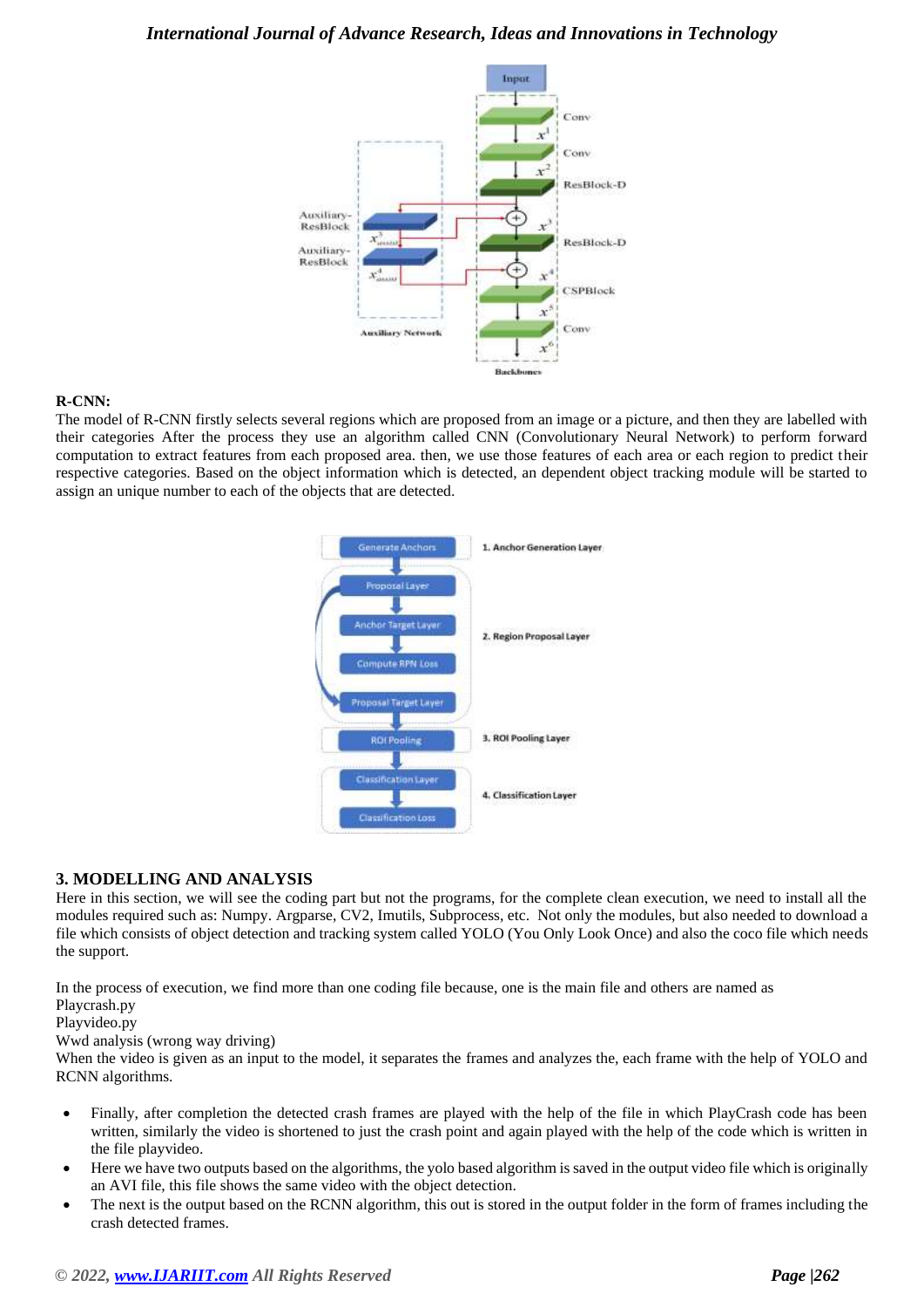# *International Journal of Advance Research, Ideas and Innovations in Technology*

| This PC +<br>$\mathbf{r}$ |                | MyData (D:) > project > Accident detection system > Code + CCTV Detect |                    | CV.    | D-1 5 |
|---------------------------|----------------|------------------------------------------------------------------------|--------------------|--------|-------|
| $\sigma$ $\sim$           | オー<br>Name:    | Date modified                                                          | Type               | Sizie  |       |
| ×                         | New folder     | 21-05-2022 18:46                                                       | File Tuilder       |        |       |
| t.                        | eutput         | 19-05-2022 11:10                                                       | File folder        |        |       |
|                           | sub final      | 19-01-2022 11:10                                                       | File Friday.       |        |       |
| E.                        | yolo-coco      | 128-09-2020 12:37                                                      | File Folder        |        |       |
|                           | cety video     | 22-03-2022 18:20                                                       | Python Source File | 658    |       |
|                           | OutputVideo    | 19-05-2022 11:21                                                       | <b>AVT File</b>    | 833 KB |       |
| arsonal                   | playCrash      | 31-08-2020 12:36                                                       | Python Source File | 1 KB - |       |
|                           | PlayVideo<br>× | 02-09-2020 11:55                                                       | Python Source File | 1 KE   |       |
|                           | la test2       | 23-03-2022 08:45                                                       | MP4 File           | 765 KB |       |
|                           | wwd.analysis   | 02-09-2020 11:22                                                       | Python Source File | 30 KB  |       |

#### **4. RESULTS**